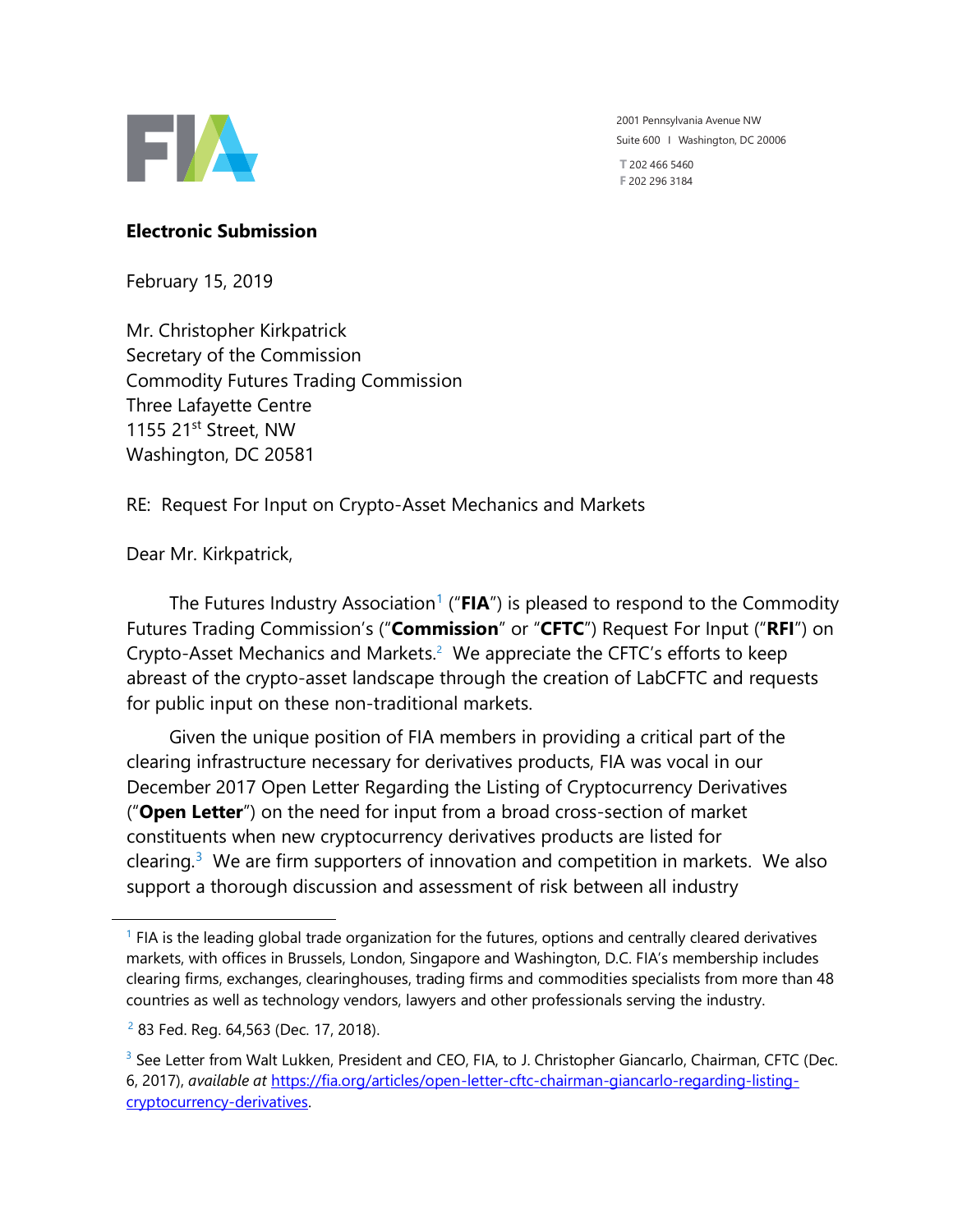stakeholders when launching products on new types of underlyers in order to ensure the long-term success and viability of these products as well as the protection and integrity of the market. In particular, with respect to crypto-asset derivatives, we thank the CFTC's Division of Market Oversight and Division of Clearing and Risk for the joint staff advisory issued on May 21, 2018 ("**Advisory**") that gives exchanges and clearinghouses registered with the CFTC guidance on certain enhancements when listing a derivative contract based on a virtual currency pursuant to Commission regulations. We especially appreciate, as stated in the RFI, that the input being sought will better inform the Commission and its operating divisions as the market evolves and exchanges potentially seek to list new virtual currency-based futures and derivatives products.

The health of the clearing ecosystem is of paramount importance to our members. FIA's membership includes Futures Commission Merchants ("**FCMs**") that provide risk management services in connection with providing client access to listed products. Accordingly, we have focused our comments on the issues relevant to clearing products in this space.

If an exchange or clearinghouse decides to proceed with the listing and clearing of a derivative contract based upon Ether, it will be important at that time for market participants to have the opportunity, consistent with the Advisory, to provide further input specific to the contract design and the available resources for risk management. Recognizing that the RFI may be a precursor to that step, we provide the following comments and welcome the opportunity to speak further with the Commission on any of these topics.

#### **I. FCM's Role in the Clearing of Derivatives on Crypto-Assets**

 $\overline{\phantom{a}}$ 

As you know, an FCM acts as agent and guarantor for its customers in the execution and clearing of derivatives.<sup>4</sup> The obligation of the FCM to guarantee customers' trades assures the financial integrity of the markets and protects market participants from potential loss. Once a contract has been accepted for clearing by the relevant Derivatives Clearing Organization ("**DCO**"), the customer's clearing FCM assumes responsibility to the DCO as guarantor for its customer's open positions.<sup>5</sup> In

 $4$  An FCM is broadly defined as an entity that (i) is engaged in soliciting or accepting orders for transactions in cleared derivatives, and (ii) in connection therewith, accepts any money, securities, or property (or extends credit in lieu thereof) to margin, guarantee, or secure any trades or contracts that result or may result therefrom.

<sup>5</sup> For example, CME Rule 8G05 provides, in relevant part, that, with respect to interest rate swaps ("**IRS**"):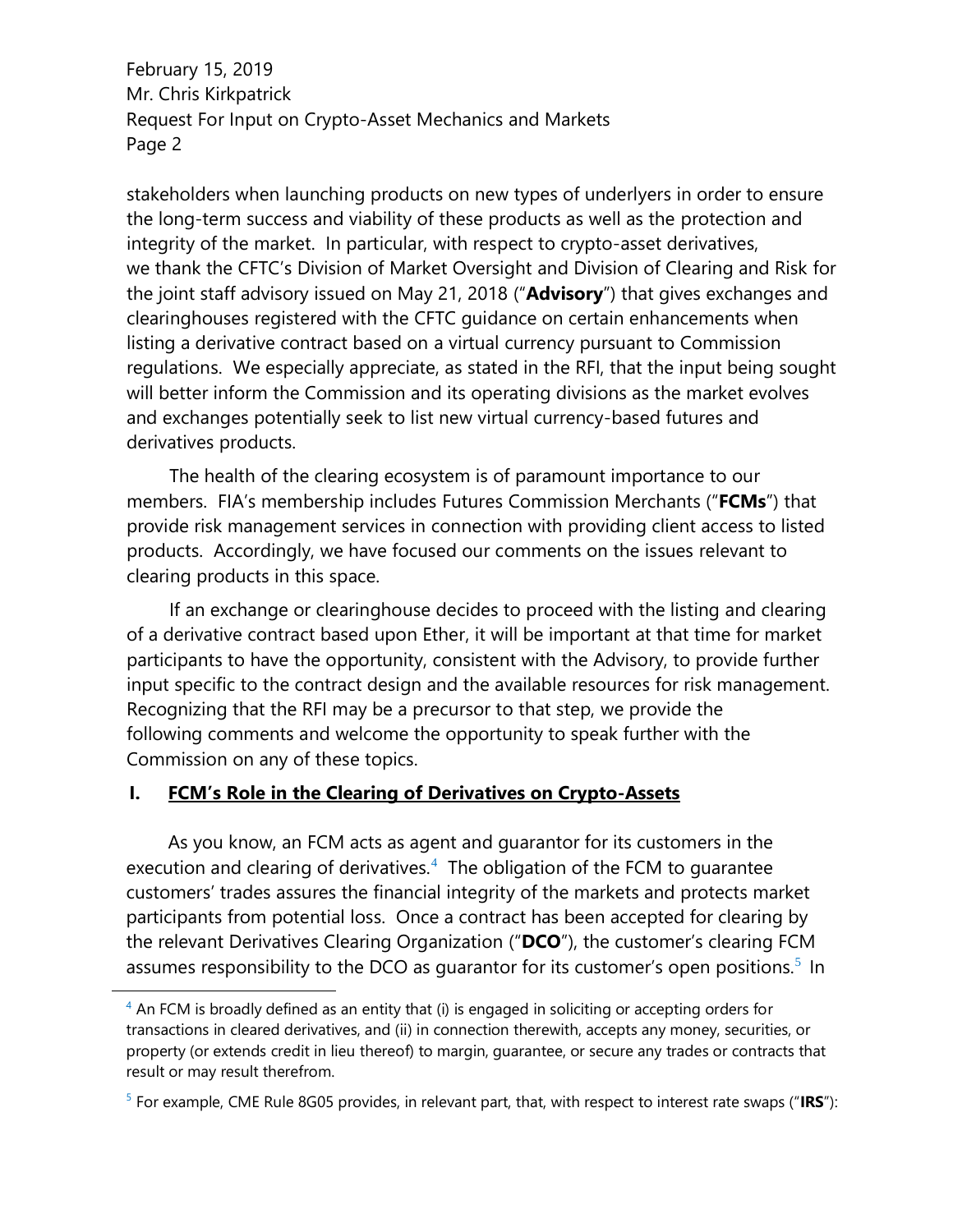this regard, a clearing FCM is liable to the relevant DCO for the payment of initial margin owing when a trade is initiated and, further, is responsible for the payment of any daily variation margin that may be required. The clearing member also has a duty to risk manage for credit, liquidity, operational and legal risks. In order to perform these key risk-management functions and to properly assess their own exposure as guarantor, FCMs need reliable tools for assessing risk.

DCOs further mutualize risk by establishing certain default protections. FCMs that are clearing members of a DCO are required to contribute to guarantee funds and agree to pay assessments, if required, in the event that a loss exceeds the contributed funds. With all clearing members contributing to these backstop funds, all FCMs are incentivized to risk manage appropriately and are dependent on other clearing members to do the same.

With regard to crypto-asset derivatives, it is imperative that there be adequate available price histories and other measures of the underlyer to allow for comprehensive risk management of listed futures products. FCMs may face exposure to crypto-asset products through their guarantee fund contributions and assessments, regardless of whether they choose to allow customer trading or clearing in those products. For these reasons, we believe it is critical to ensure that a proposed contract listing that references a crypto-asset as an underlyer has accounted for the unique risk management aspects particular to that crypto-asset.

#### **II. The Listing of Bitcoin Futures**

 $\overline{\phantom{a}}$ 

We commend the CFTC for including in the RFI the listing of the Bitcoin derivatives contracts as a reference point for several questions relevant to the maturity of Ether and the Ethereum network. When exchanges first announced the listing of

Regulation 3(b) of LCH. Clearnet Ltd.'s FCM Regulations provides:

Notwithstanding any other provision of these FCM Regulations, with respect to FCM Transactions involving an FCM Client or an Affiliate cleared by an FCM Clearing Member as FCM Contracts, such FCM Clearing Member shall act solely as agent of its FCM Clients and Affiliates in connection with the clearing of such FCM Contracts; provided, that each FCM Clearing Member shall remain fully liable for all obligations to the Clearing House arising in connection with such FCM Contracts.

The IRS Clearing Member shall be deemed the principal to the IRS Contract when cleared by such IRS Clearing Member for its own proprietary account and shall be deemed a guarantor and agent of the IRS Contract when cleared by such IRS Clearing Member for the account of an affiliate or customer of such IRS Clearing Member.<sup>5</sup>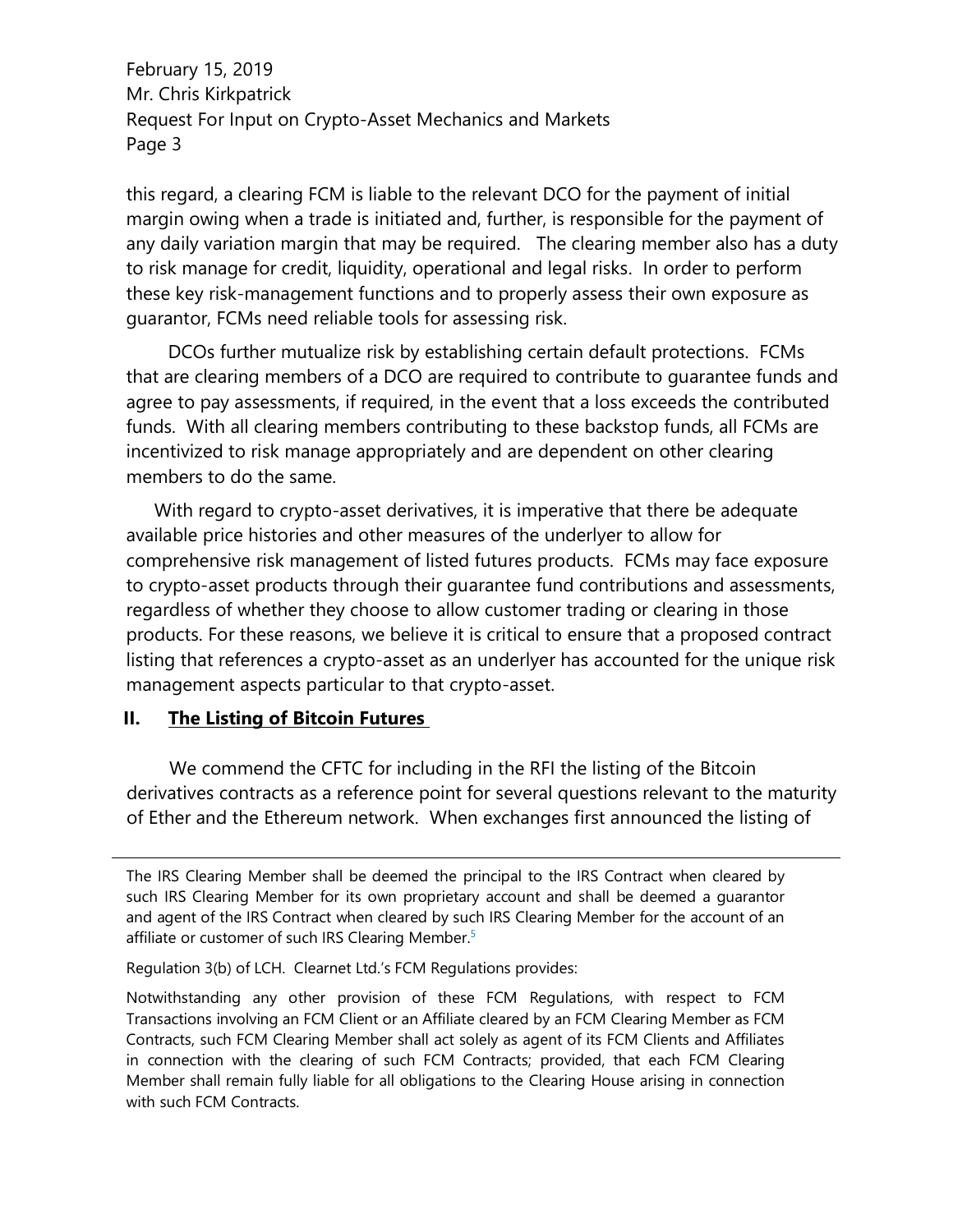Bitcoin futures for trading and clearing, FIA immediately indicated a need for transparency into the underlying product with respect to market structure and regulation. Without those foundational elements of a stable market for the underlyer, volatility concerns made risk management of such nascent crypto-assets difficult.

A thorough understanding of the new product was critical for FCMs because the derivatives clearing ecosystem assigned absorption of the risk of these volatile, emerging instruments to all FCMs in the event of a default, treating them just like any other futures product for default fund purposes. An understanding of Bitcoin and factors influencing its governance, valuation, storage, access, vulnerabilities and global uses was necessary to risk manage the product as a derivative underlyer. It was also necessary to understand the underlying architecture, mining process and validation and the process for protocol change within the supporting network. Bitcoin is not unique in this regard; these elements must be understood for any crypto-asset that is to serve as the underlyer for a listed contract, and its proper default fund treatment must be analyzed.

Going forward, when exchanges propose to list additional futures contracts based upon other crypto-assets, we will draw on what we learned from the Bitcoin listing experience and look forward to working with the Commission, exchanges and clearinghouses to provide feedback as specific contract specifications come into focus.

# **III. Important Risk Management Considerations for Clearing of Any Cryptocurrency**

As noted in FIA's Open Letter, before launching a derivative on a crypto-asset, market participants should weigh in to discuss correct margin levels, trading limits, stress testing, and guarantee fund protections, and other procedures needed in the event of extreme price movements. In order to discuss such items, one must first understand the underlyer, with each crypto-asset having its own characteristics impacting such decisions as well as each individual futures contract specification further impacting those issues.

For listed derivatives there are certain elements of risk management common to all products submitted for clearing, including: reliable sources of data and information for valuation and market characteristics; governance, structure and legality of the underlying products; and custody, safety and the delivery network for the underlyer. Market participants want access to these tools in advance of the launch of any new product in order to conduct back-testing and assess the adequacy of margin requirements, among other things.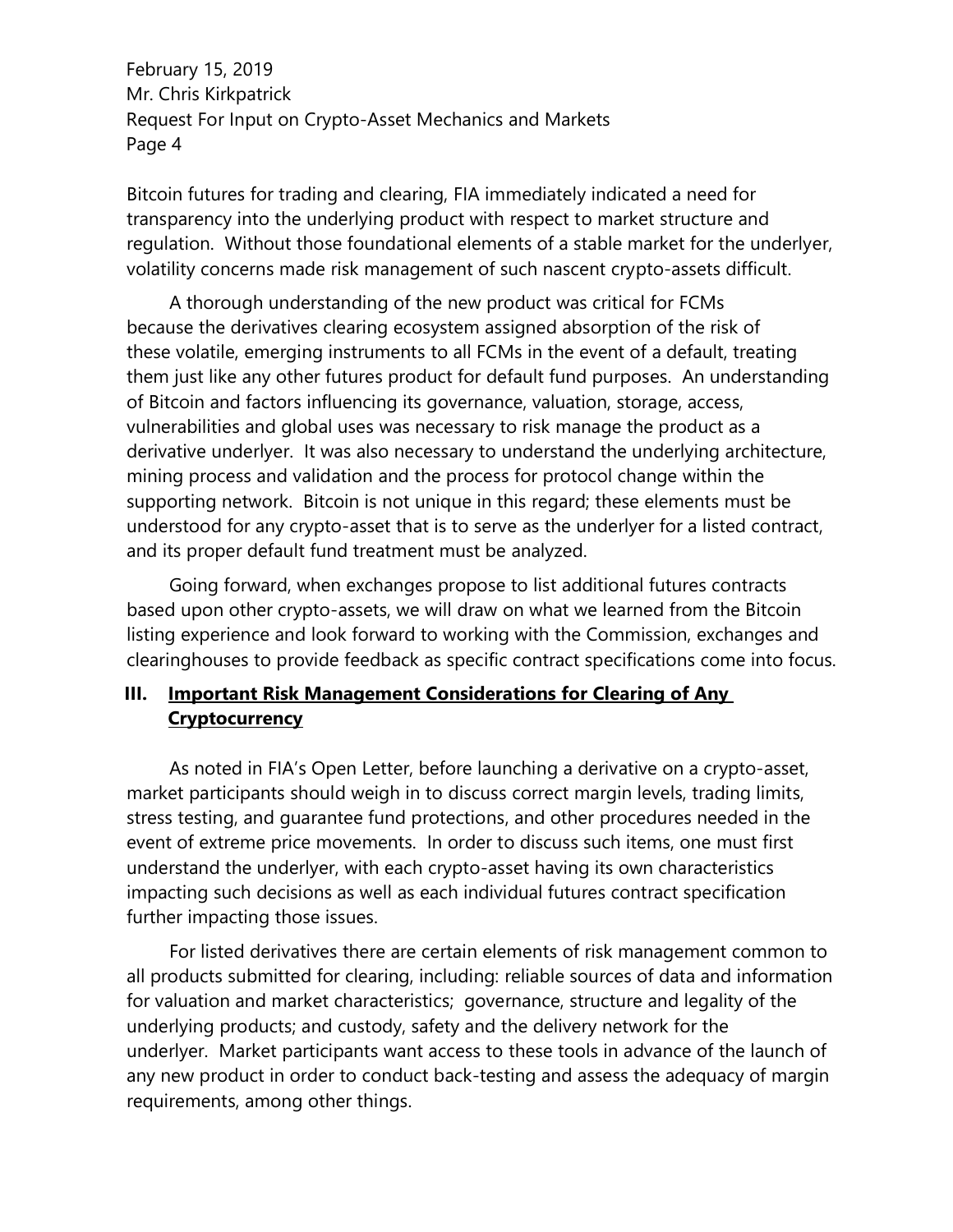## **a. Data**

Reliable sources of data are an essential foundation for clearing products. For FCMs to decide to offer clearing of derivatives on Ether, they must first be able to determine Ether's market size, liquidity, trade volume, types of traders, ownership concentrations, and market participant information. We understand that Ether data is available publicly on various sites and cryptocurrency exchanges that release trading statistics. Once contract specifications are available, market participants will be in a position to determine if the widely available public data is sufficient or if data providers will be engaged to create new sources of information and transparency.

## **b. Historical Information in Relation to Contract Design**

Although we present areas common to risk management of all products here, we note that the particular contract specifications will be necessary to determine whether a novel product is mature enough to support proper risk management as a futures contract underlyer. As an example, until the CME and Cboe Futures Exchange contract specifications were announced, market participants were not aware what cash market price reference points would be used for the respective futures contracts. Each of the two contracts took different approaches to underlyer market price references. One used a single price reference; the other used a combination of multiple price references, each of which had to be explored and tested for reliability and then used for historical pricing and margin testing. Market participants would need to know and understand contract specifications of any proposed futures contract on other crypto-assets, such as Ether, in order to fully assess appropriate margin levels and guarantee fund risk.

### **c. Network Architecture and Governance**

As we understand the various crypto-assets available in the marketplace, each is created and supported by its own unique architecture and governance that has important implications for the asset's behavior, predictability and stability in the market. Unlike fiat currencies, there may not be a central governing authority, and, indeed, the architecture is often designed to distribute verification and recording of asset movements in a way that is completely different from traditional currencies. Furthermore, the anonymity and encryption built in to the architecture can make access to asset ownership information intentionally obscured. Finally, in the case of many crypto-assets, the governance of the architecture itself is intended to be mutualized. Each of these characteristics can have implications for risk management of a derivatives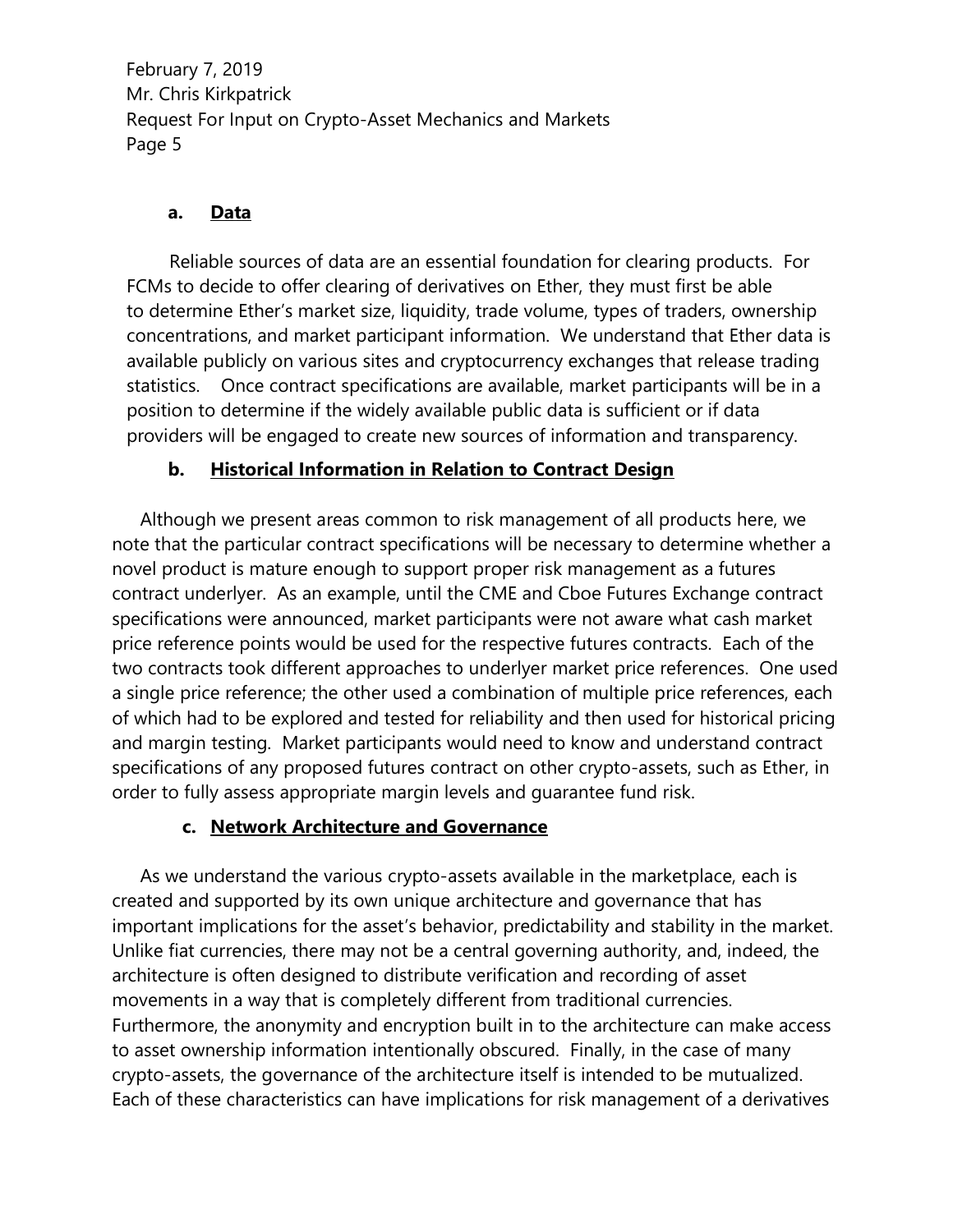contract from the perspective of an FCM. For FCMs exposed to risk in the business of supporting customer trading in the products, it is imperative that they have access to the information needed to gain a thorough understanding of the architecture and governance of each crypto-asset within the context of the specific contract proposal, before any futures product launches.

We believe there are several potential unique challenges with the risk management of Ether as an underlyer that need to be considered. Although there are a number of similarities between Bitcoin and Ether as blockchain-based assets, there are several important differences that are worth noting as they have the potential to impact the issues of particular importance to FCMs, as risk managers.

With the Ethereum Network's architecture, risk management is potentially more complicated than for Bitcoin by orders of magnitude. Whereas Bitcoin is a payment unit on a shared and distributed ledger for transactions, Ether is a unit of work on a distributed functionality tool that offers super-computing power on the Ethereum Network, in exchange for value. This network design supports further development and deployment of smart contracts and applications using the computing power purchased on the Network. Furthermore, those contracts and applications themselves can create functional tools and value. These applications can also interact with Ether or can create new tokens which could themselves store value or be redeemable for Ether according to terms of the smart contract or distributed application.

Due to this multi-layered design, the Ethereum Network and its potential to impact the Ether coin are more technically complicated and are also, therefore, potentially more complicated to risk manage within the structure of a futures contract built upon the Ether underlyer. Accordingly, we think any proposed listing of a derivatives contract on Ether should be thoroughly vetted with all market participants to ensure the various necessary risk management tools are available.

Although specific information needs may vary based upon the specific form of a novel contract listing, such as one based upon Ether, we can provide the following highlevel thoughts from our general understanding of Ether and the Ethereum Network:

> • Because the Ethereum Network provides for infinitely complex software programs to be created and executed, it is difficult to identify the range of potential disruptions to supplies of Ether or tokens which might in turn impact the supply or trading activity in Ether.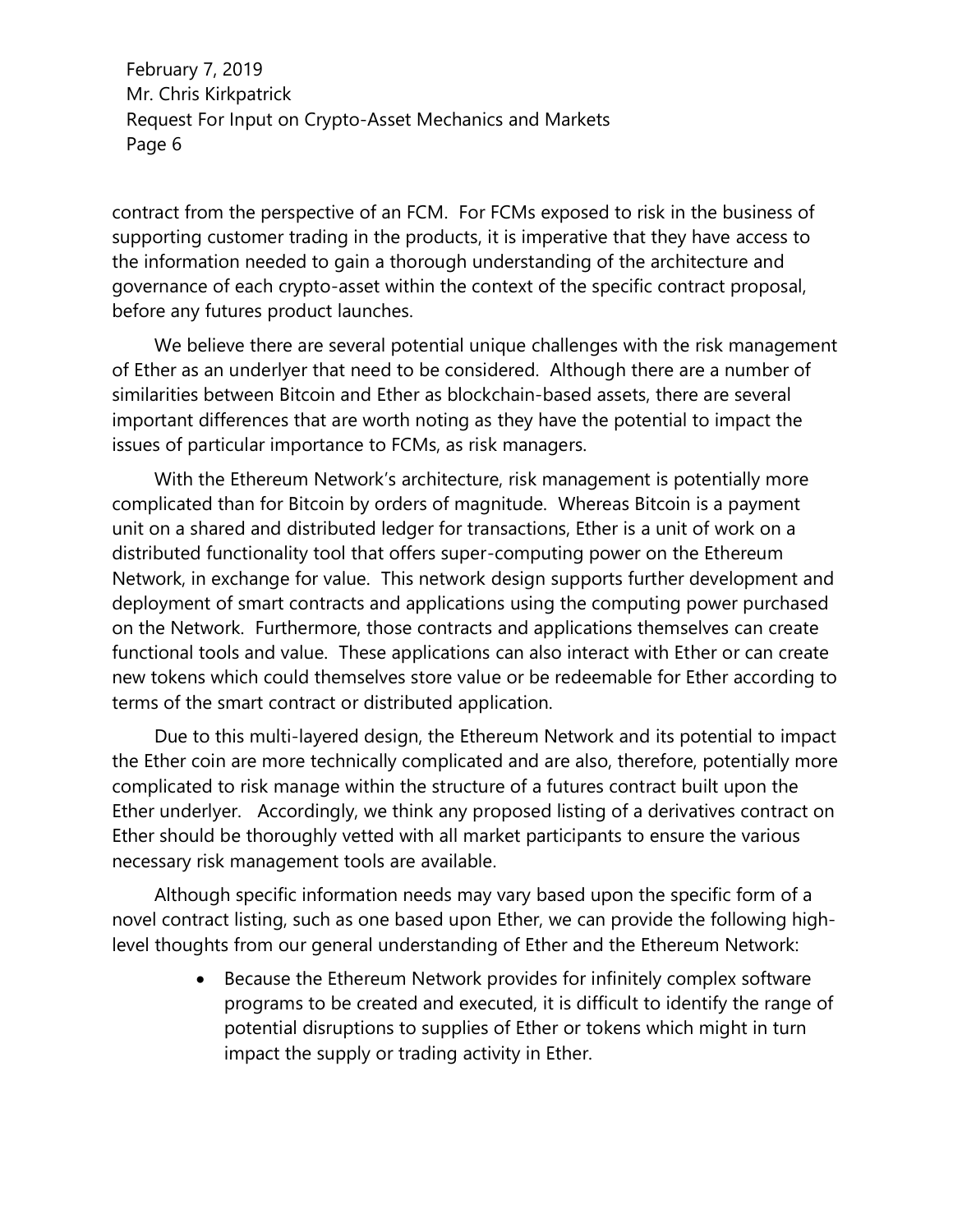- Governance of the Network also requires detailed analysis to ensure reliability and stability for predictable risk management. With userbased communal decision-making affecting outcomes in the architecture, the value of the Ether itself could be dependent on the decisions of the community. As an example, the only recourse to reverse unintended Ether transactions is a fork of the blockchain via the built-in consensus mechanism. This fork or transaction reversal outcome as recourse for an unintended transaction should be factored into risk management decisions.
- Regulatory determinations remain unsettled in this space and can be unpredictable, further complicating risk analysis. Ether and cryptocurrencies generally remain in a gray space in the regulatory sphere. Regulatory outcomes are further complicated because the products are constantly evolving and crossing geo-political boundaries in their uses and applications. 6

Many of the above items may be addressed in any specific contract listing.<sup>7</sup> For purposes of this RFI response, we suggest these general considerations for the Commission in its regulatory oversight role of Ether contract listings as they begin to take shape.

### **IV. Conclusion**

 $\overline{\phantom{a}}$ 

 $6$  This global uncertainty is in addition to a lack of regulatory certainty within the United States about which regulator oversees specific products, depending often upon what specific form the reference to a crypto-asset takes.

<sup>7</sup>The "DAO incident" highlights the kinds of issues that can arise within the Ethereum Network that risk managers would want to make sure are considered and accounted for in the design of any futures contract. According to the July 2017 Securities and Exchange Commission's "Report of Investigation Pursuant to Section 21(a) of the Securities Exchange Act of 1934: The DAO," an exploitation of a smart contract on Ether forced users to decide to reverse transactions and create a fork in the crypto-asset. The very public incident led to significant volatility in Ether. We urge the Commission to discuss with any exchange seeking to list a futures contract on Ether how the proposed contract would address issues such as those that arose during the DAO incident, including embedded contract vulnerabilities, crowd-based decision-making to undo transactions, and exchange-planned protections against loss, theft and cyber-attack. Proactively addressing the issues brought to light by the DAO incident may help facilitate risk management of contracts based on crypto-assets.